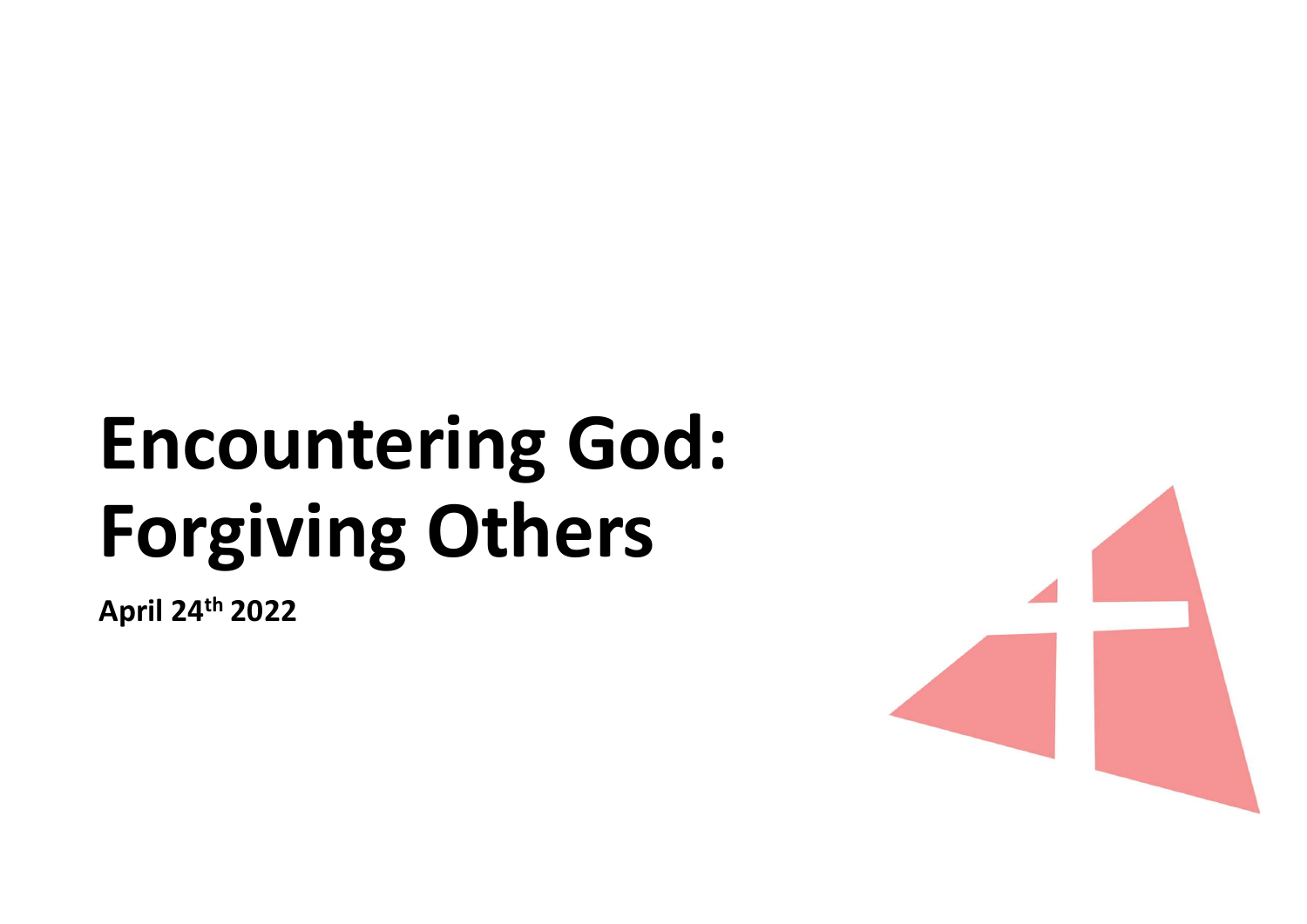## Our Focus these weeks: God's Forgiveness

o The Parable of the Forgiving Master

• Matt. 18

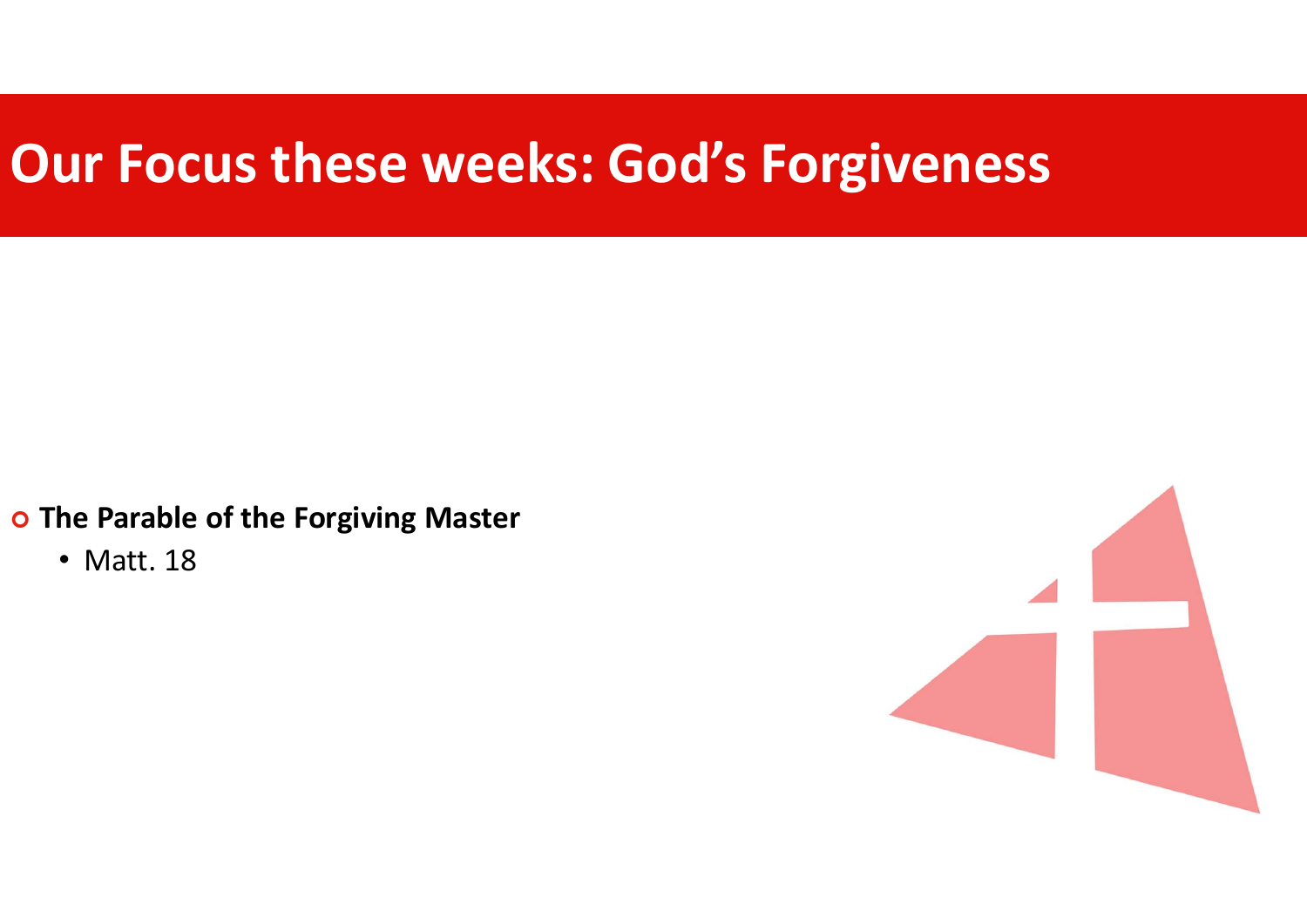#### The Parable

Matthew 18:28-35 But the same servant went out, and found one of his fellow servants, who owed him a hundred pence: and he laid hands on him, and took him by the throat, saying, Pay me what you owe. And his fellow servant fell down at his feet, and besought him, saying, Have patience with me, and I will pay you all. And he would not: but went and cast him into prison, till he should pay the debt. So when his fellow servants saw what was done, they were very sorry, and came and told unto their lord all that was done. Then his lord, after that he had called him, said unto him, O you wicked servant, I forgave you all that debt, because you desired me: Should not you also have had compassion on your fellow servant, even as I had pity on you? And his lord was angry, and delivered him to the jailers, till he should pay all that was due unto him. So likewise shall my heavenly Father do also unto you, if you from your hearts forgive not everyone his brother their trespasses.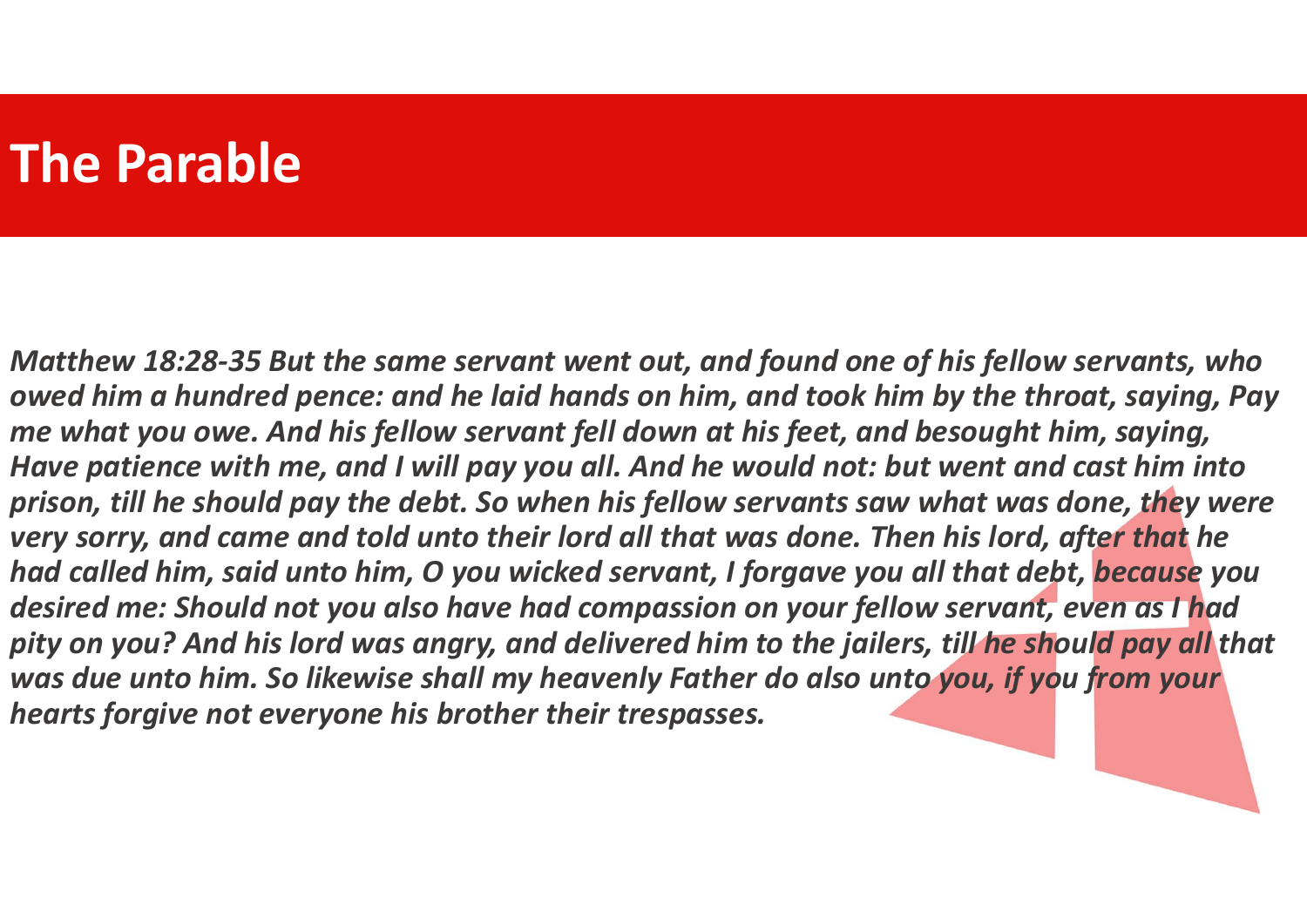# In a nutshell

- o The master had forgiven the servant's debt
- o But when the servant refused to forgive his fellow servant, the master brought the punishment for his debt back on the table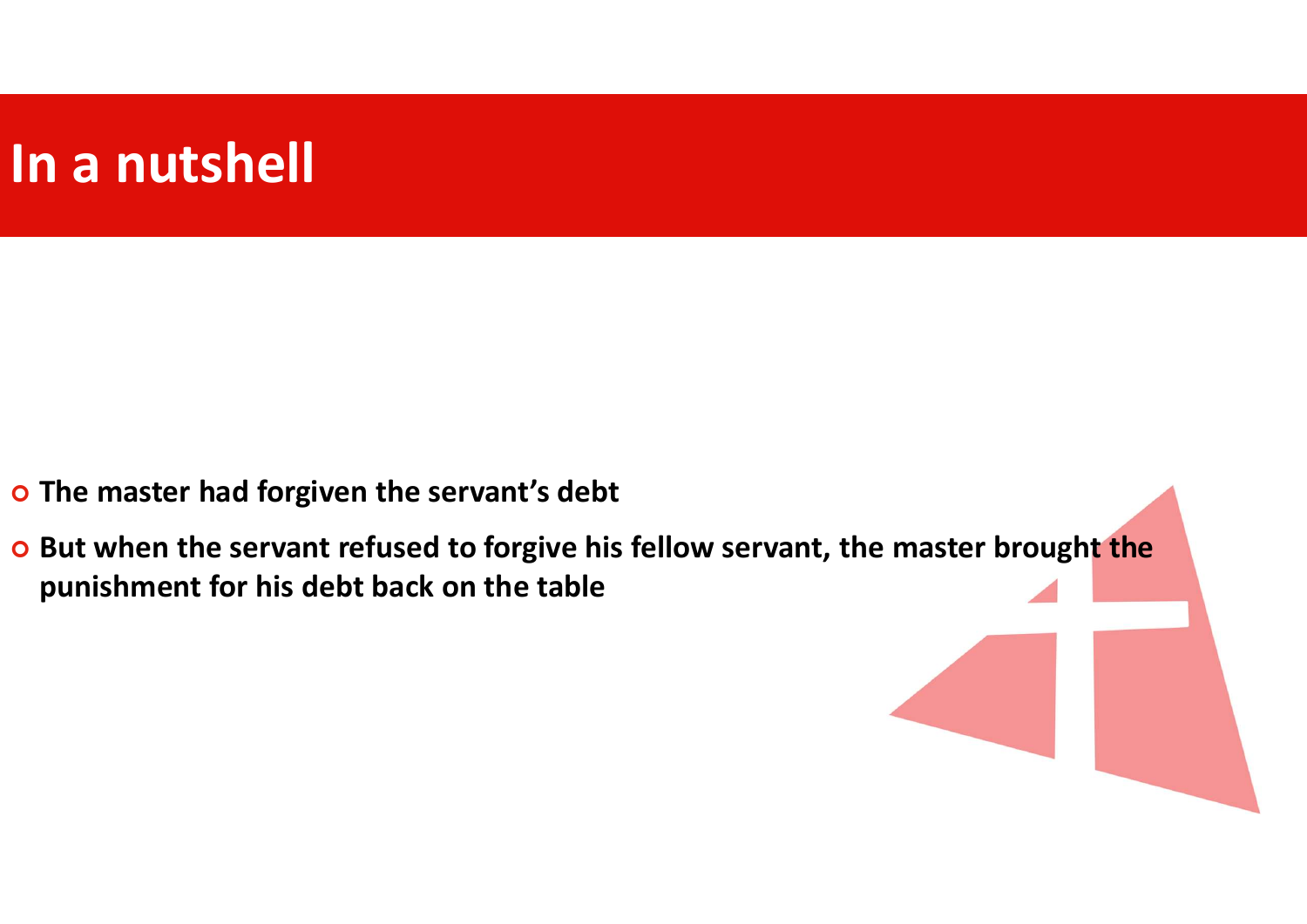# The proper response

o This servant already received the resources to forgive others

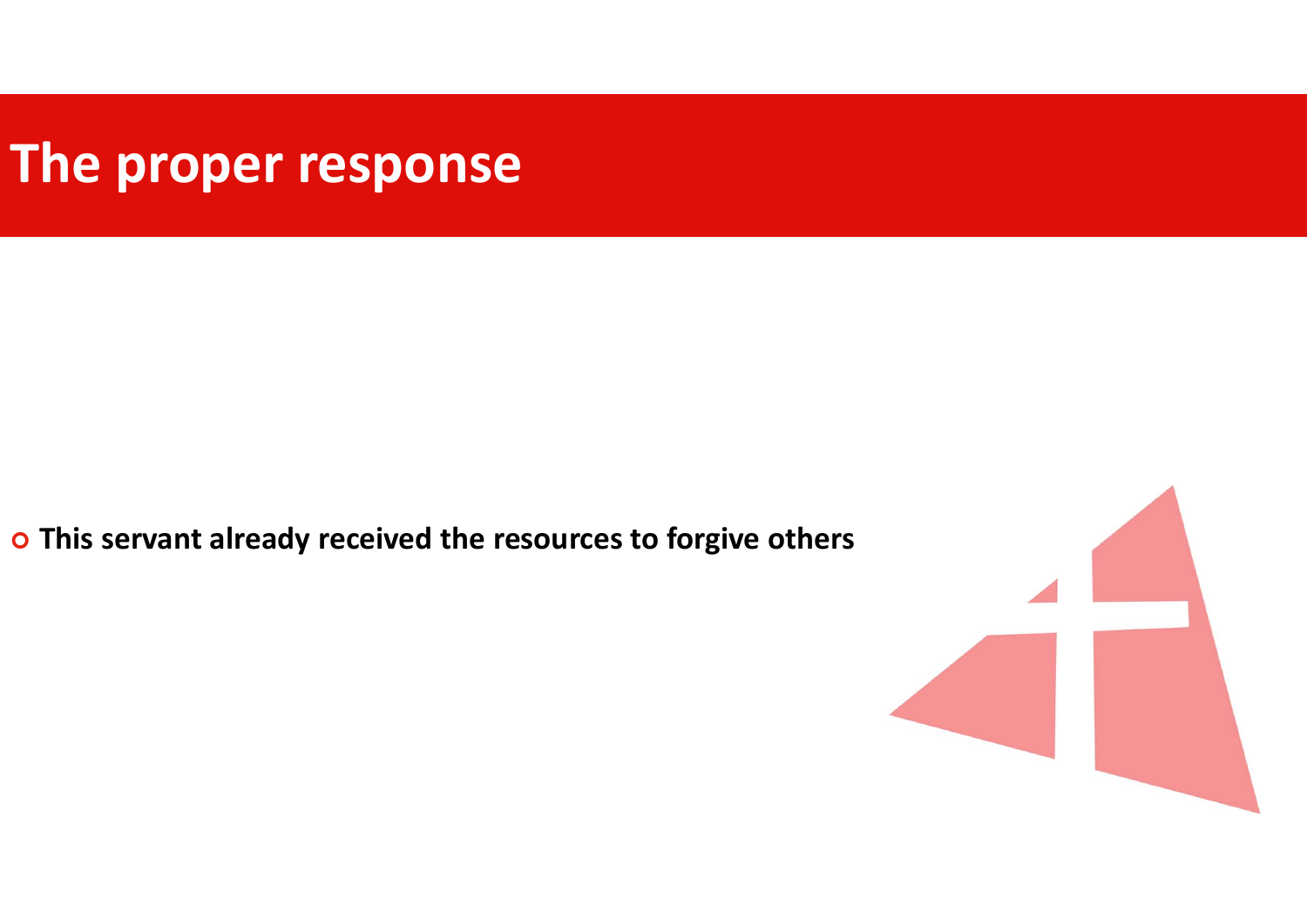# The problem

o His unforgiveness was evidence that he didn't receive his own forgiveness from the heart

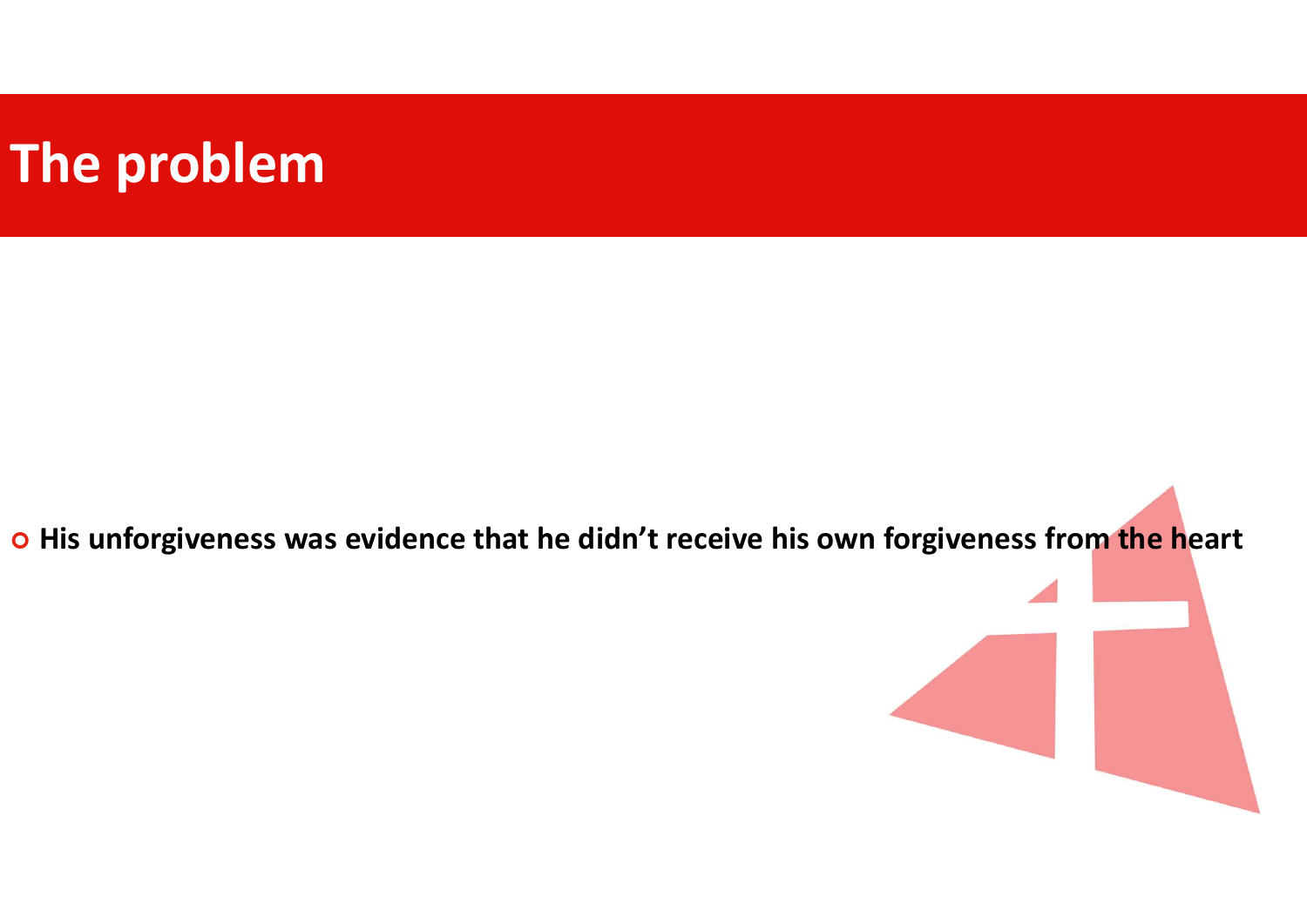#### A proper response

I don't need what you owe me, because my master gives me everything I need (and don't deserve, and so much more)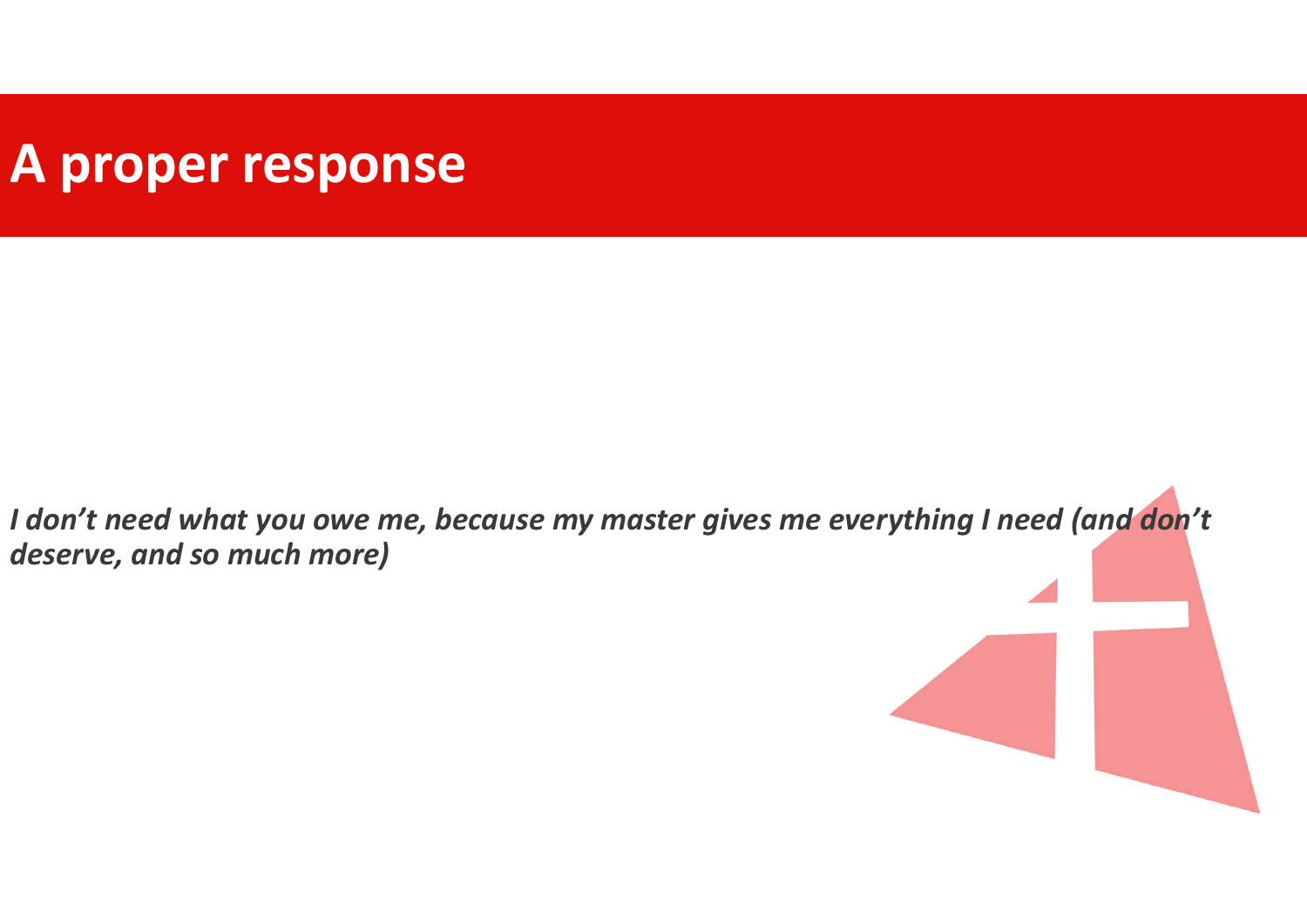# One more detail

This servant was one of the first servants to be called

Matthew 18:24 And when he had begun the reckoning, one was brought unto him, who owed him ten thousand talents.

o He was supposed to tell everyone that the master forgave him, and will forgive them as well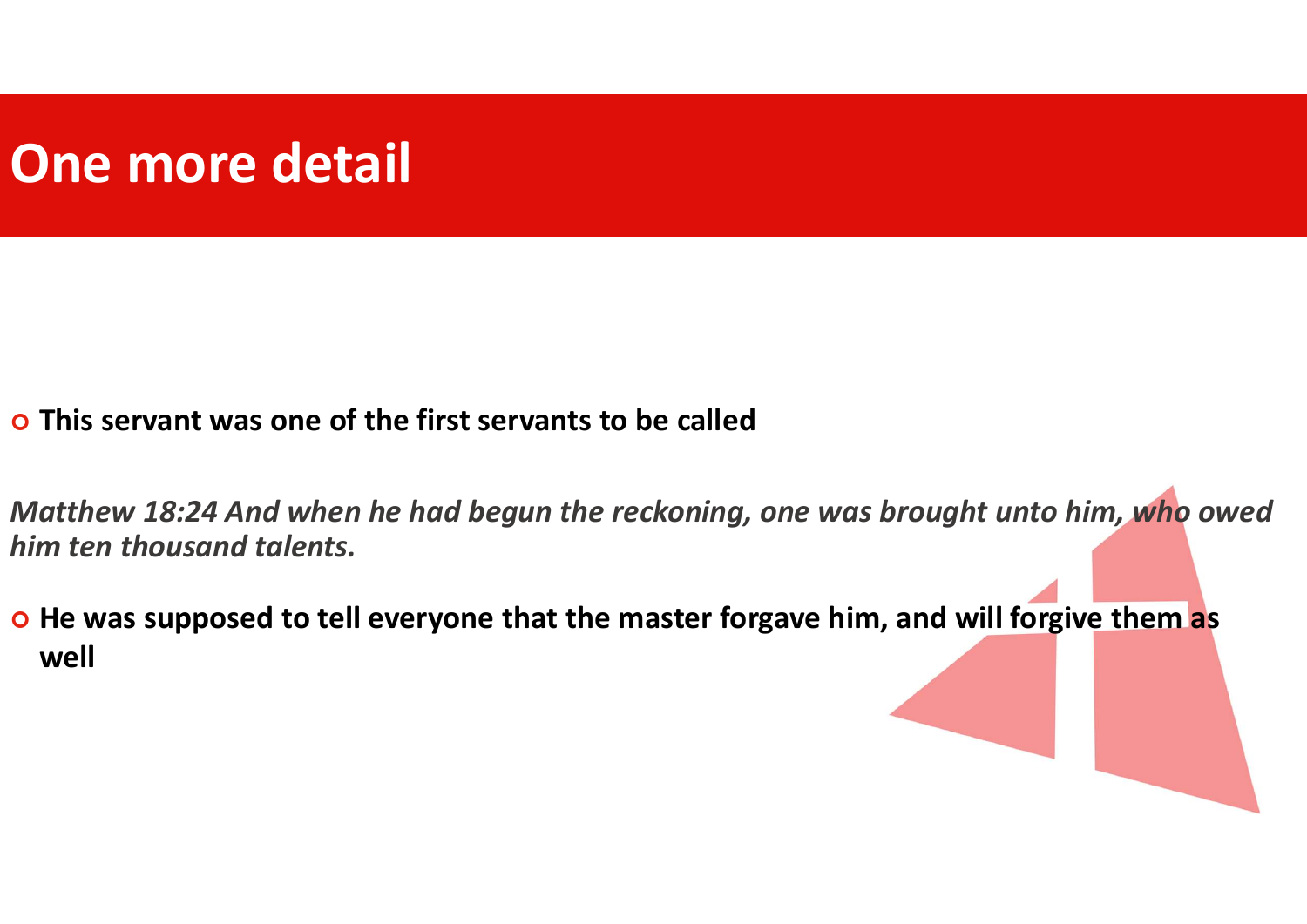# The Consequence

- o The servant's intention was to punish his fellow servant
- o The result was that the servant punished himself

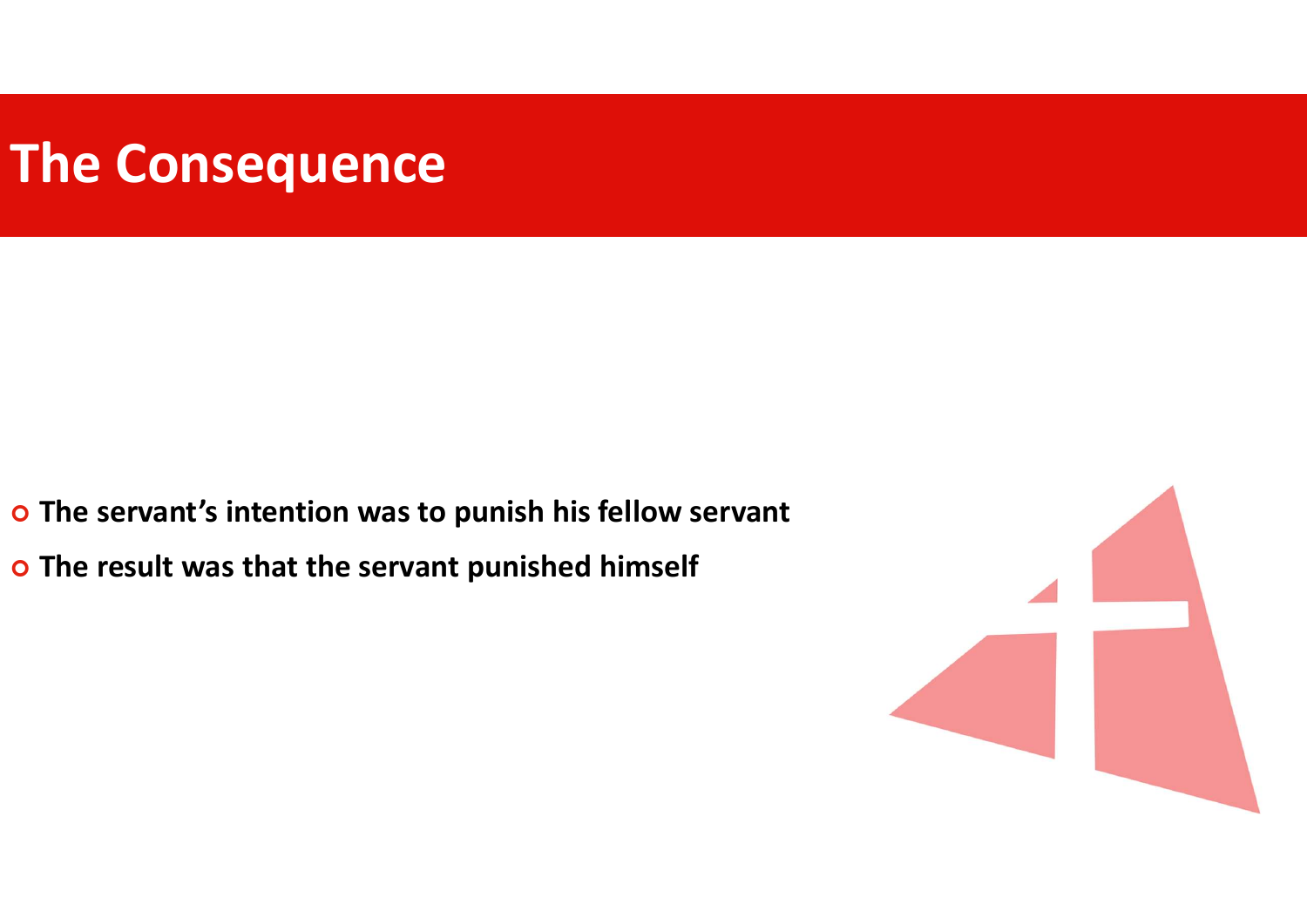# Applikation

- o People will offend and hurt us
- Our response to "being offended and hurt" shows what is in our hearts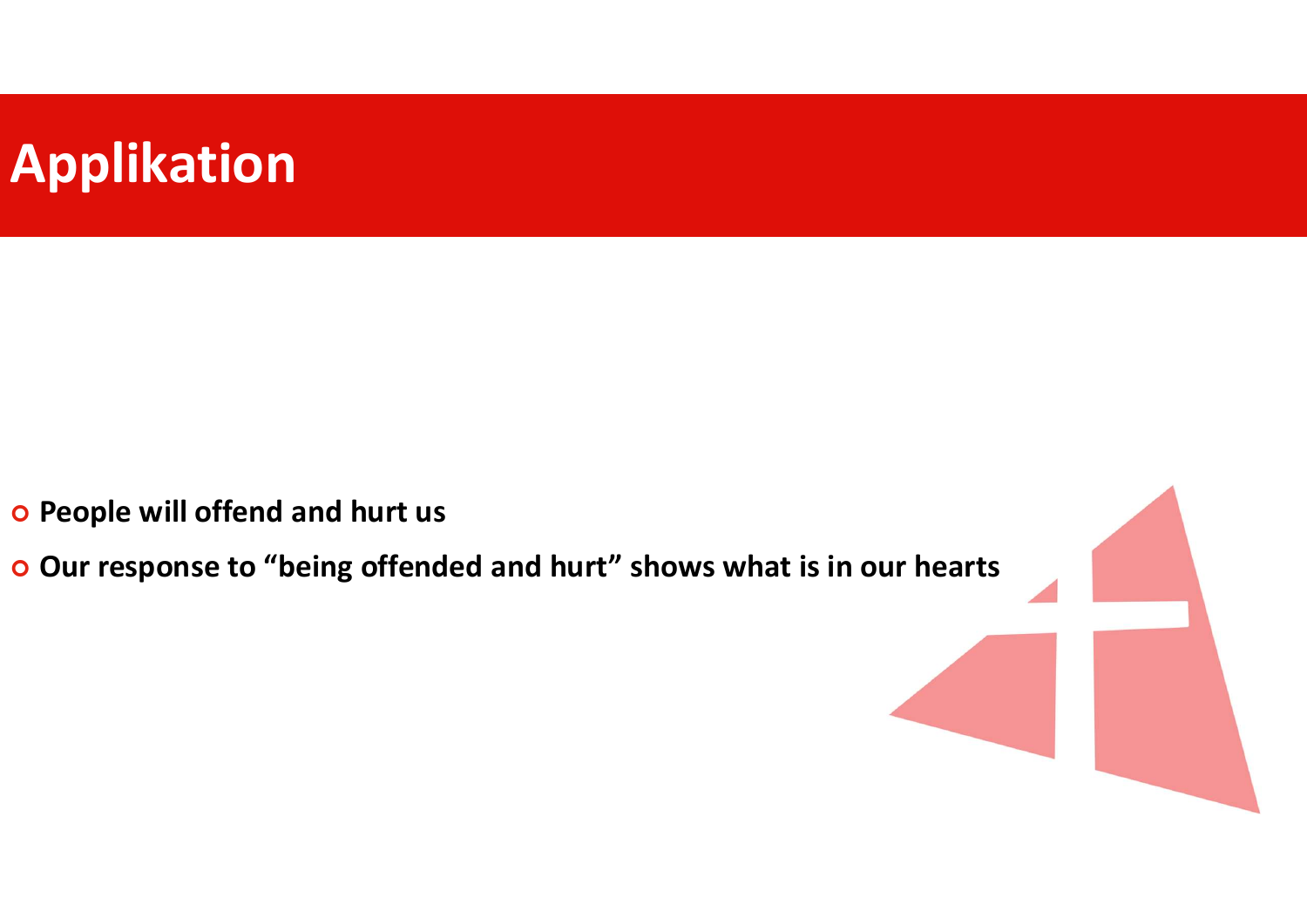# Our response to offenses

God expects us to reflect God's forgiveness to others

• Christians and non-Christians

o Not reflecting God's forgiveness is an offense to God

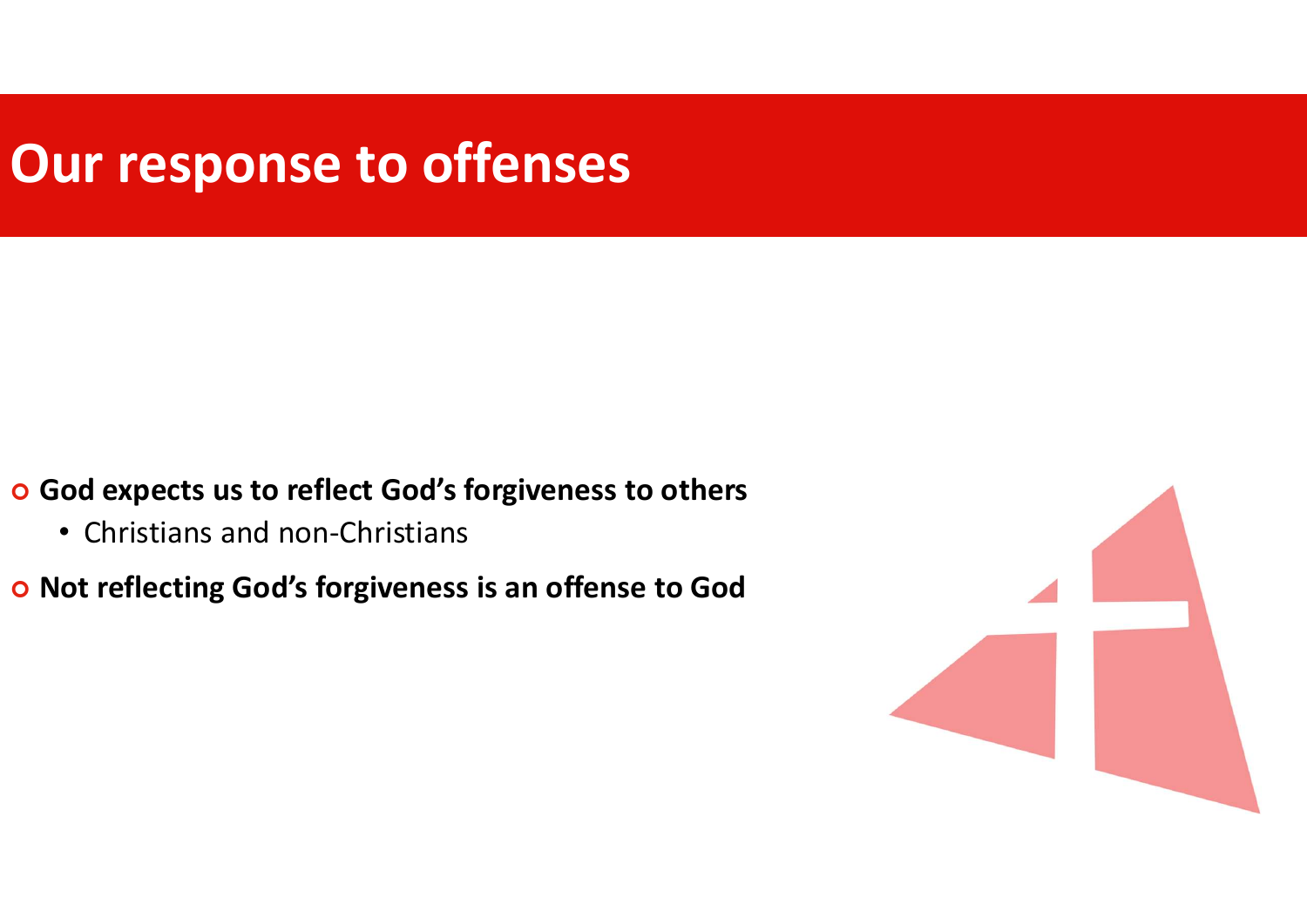# The consequence for us

- When we don't forgive others, we put ourselves in a spiritual prison
- Matthew 18:35 So likewise shall my heavenly Father do also unto you, if you from your hearts forgive not everyone his brother their trespasses.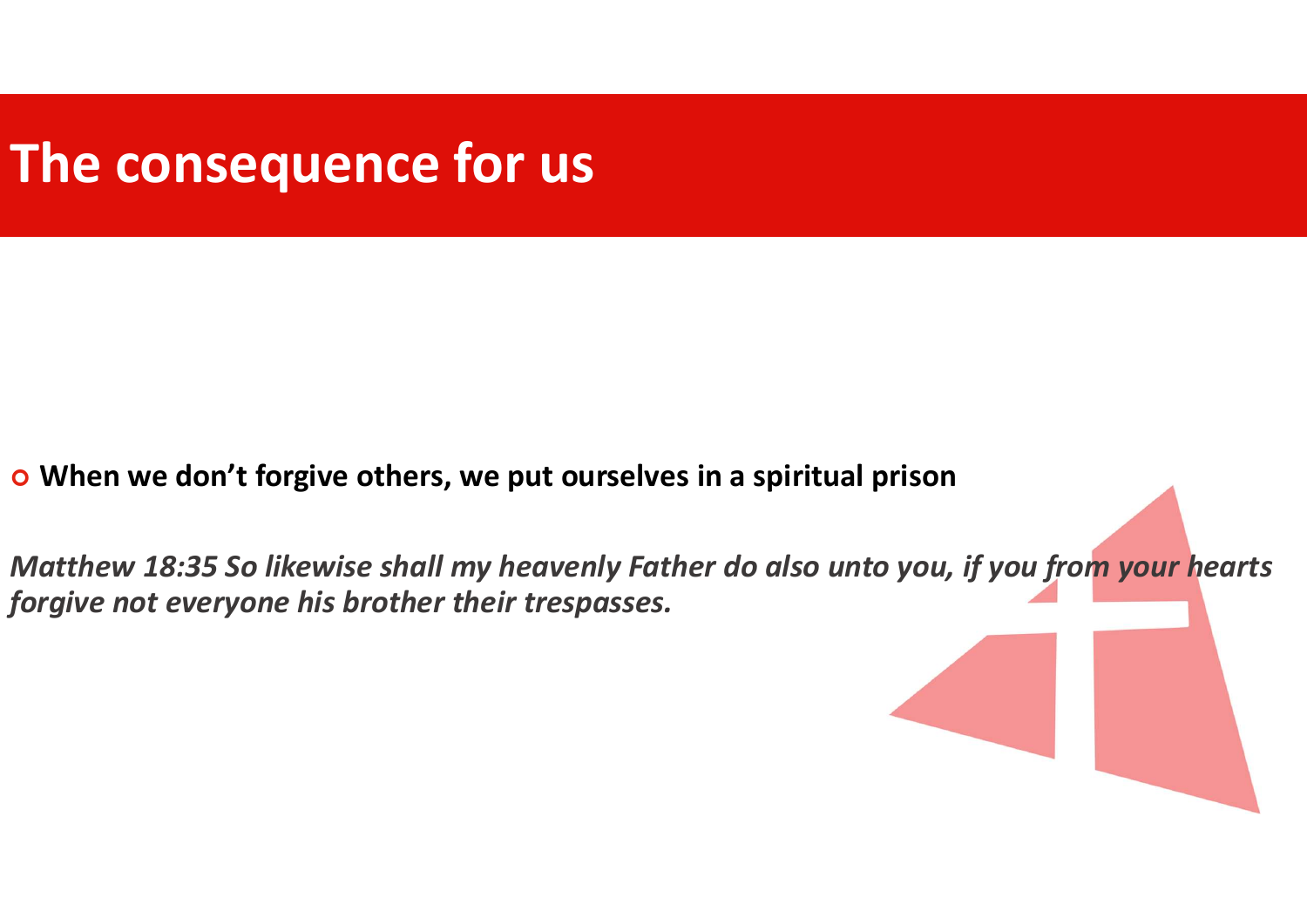# Resources for Forgiveness

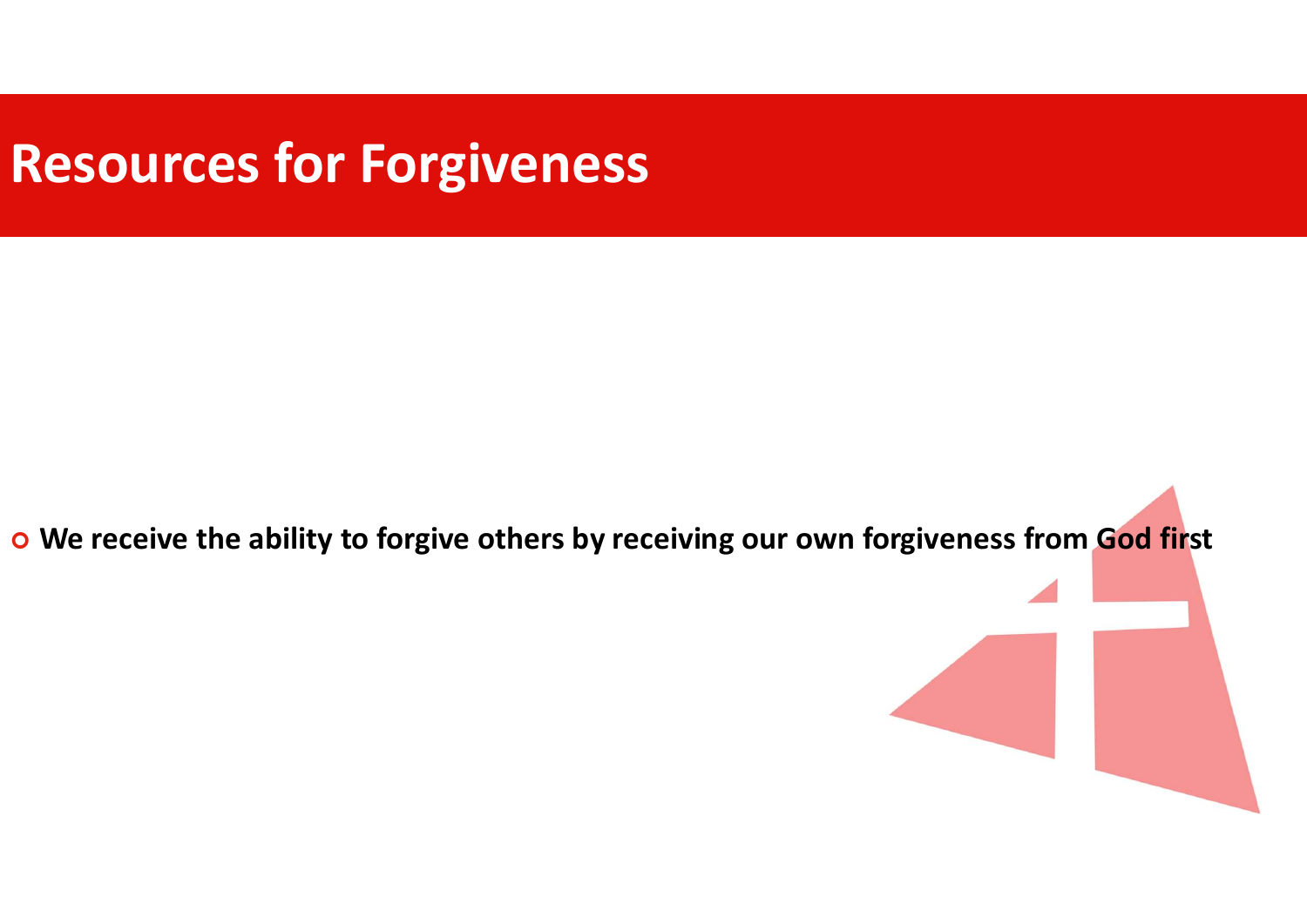# Evidence of Faith

o Our ability to forgive is evidence of our Faith

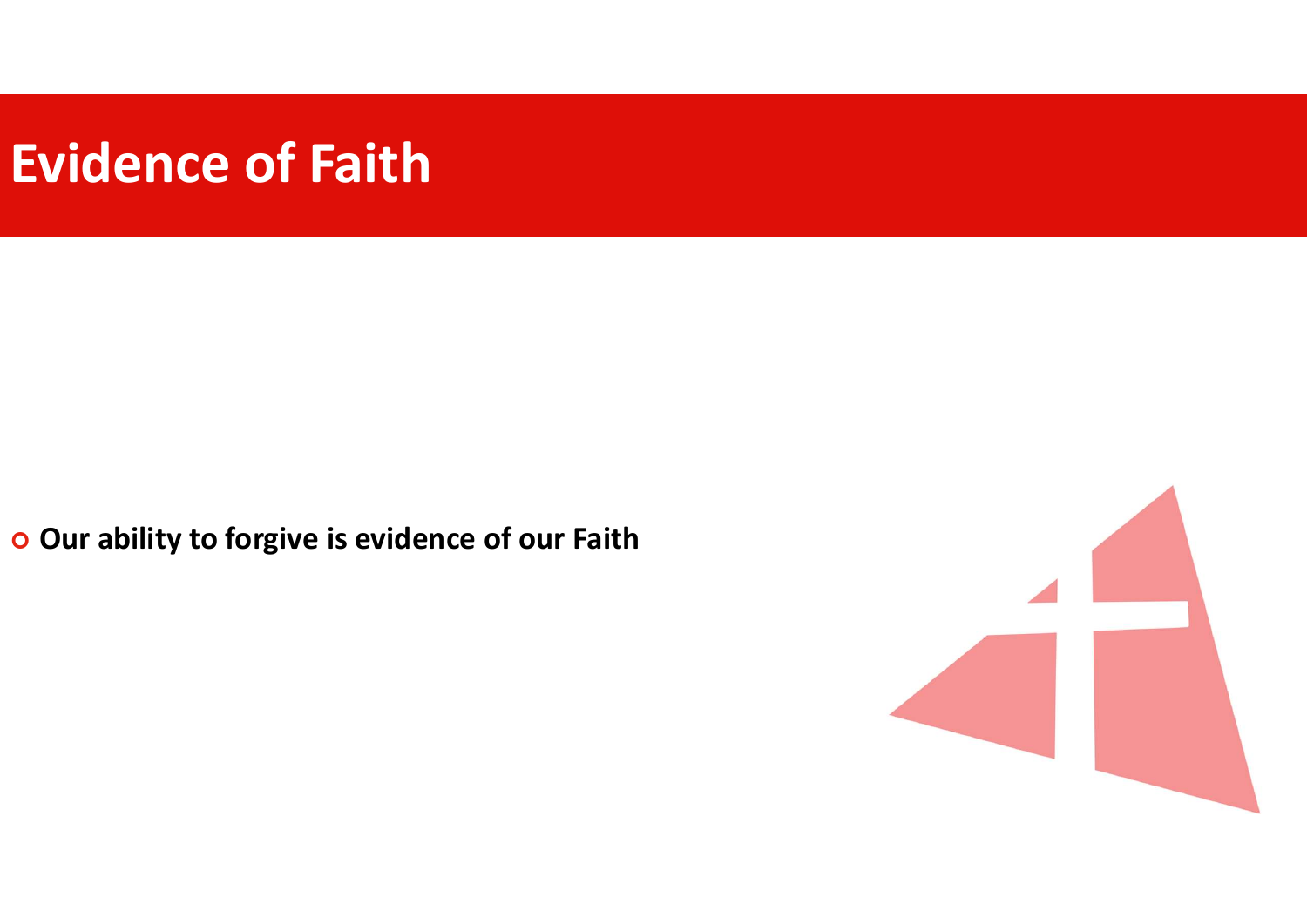# What is Forgiveness?

#### o Not

- Denying the pain
- Pretending nothing ever happened
- Simply allowing others to hurt us over and over again
- Full and immediate restoration
- $\bullet$  ...
- Letting go of our right to revenge